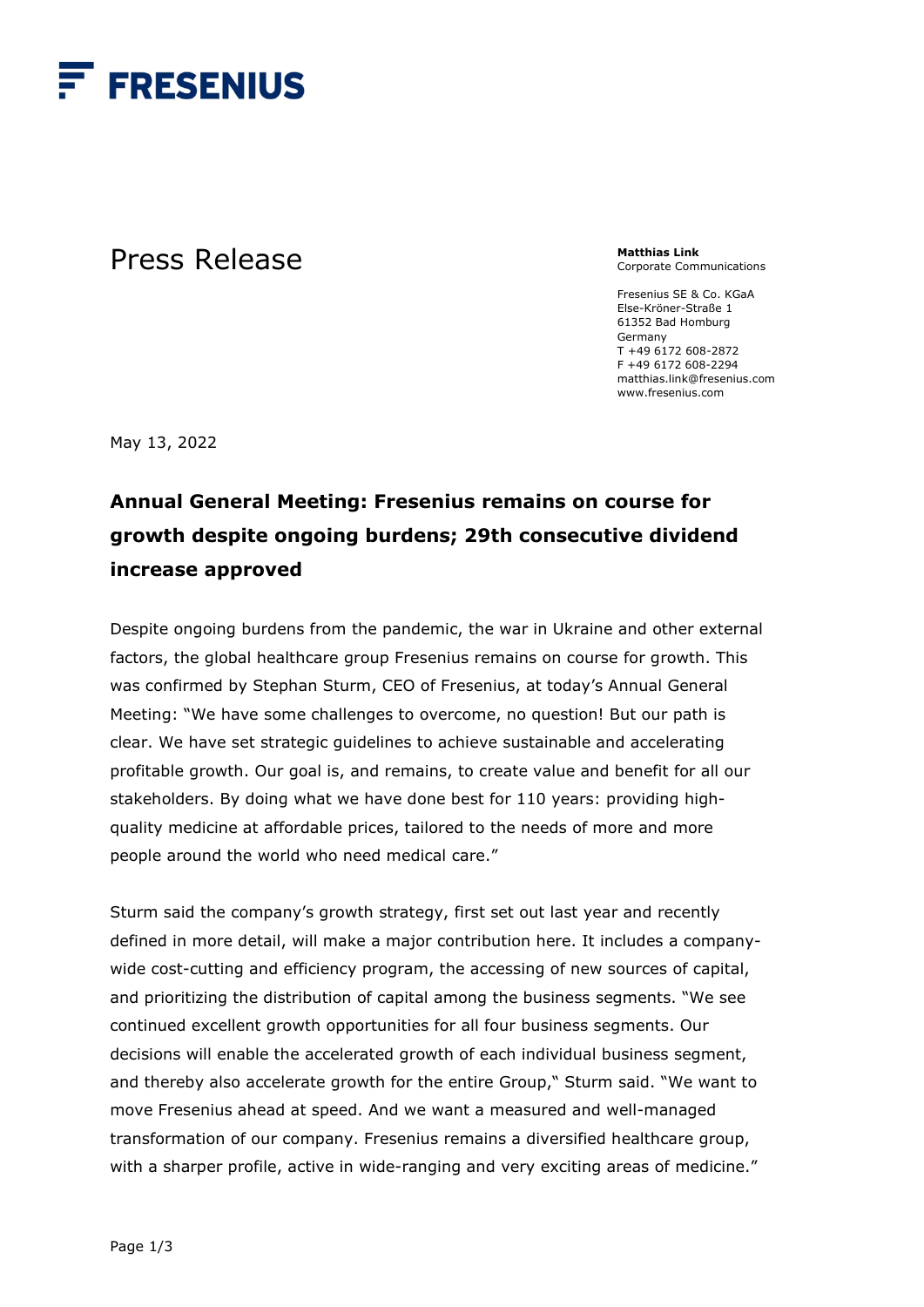In his speech, Sturm sharply condemned Russia's attack on Ukraine: "As a healthcare company, Fresenius fights to save lives: Putin's army fights to destroy an entire country, with a contempt for people and a brutality that appalls me." At the same time, the Fresenius CEO explained why the company is not pulling out of Russia: "Because that is also part of our responsibility as a healthcare company. Many of our products and services are essential for life. Our patients depend on them – also in Russia. We cannot simply refuse them life-saving treatments and coldly stand aside and let them die." Sturm stressed that Fresenius is not making any money in Russia and will not in the foreseeable future, and has put all investments in the country on ice.

Shareholders approved with a large majority of 99.87 percent the 29th consecutive dividend increase proposed by the General Partner and the Supervisory Board. The dividend was raised by 5 percent, to €0.92 per share.

Fresenius is offering a scrip dividend for the first time, thereby giving shareholders the option to receive their dividend (except for the tax portion of the dividend) in the form of new Fresenius shares. The Else Kröner-Fresenius-Foundation has informed Fresenius that it intends to fully participate in the scrip dividend.

The Annual General Meeting elected Susanne Zeidler and Dr. Christoph Zindel to the Supervisory Board of Fresenius SE & Co. KGaA with large majorities. The new elections were made necessary by the departures of Hauke Stars and Klaus-Peter Müller.

The shareholders also approved with a large majority, of 90.47 percent, the Compensation Report for the 2021 business year.

With a majority of 89.09 percent, the shareholders approved a new Authorized Capital I in the amount of €125 million. New authorizations to issue convertible bonds, to repurchase own shares, and to use equity derivatives for repurchasing own shares were also approved.

Shareholder majorities of 99.02 and 92.57 percent, respectively, approved the actions of the Management and Supervisory Boards in 2021.

At the Annual General Meeting of Fresenius SE & Co. KGaA, 73.08 percent of the subscribed capital was represented. Due to the pandemic, the meeting was held exclusively over the Internet in order to protect the health of all participants.